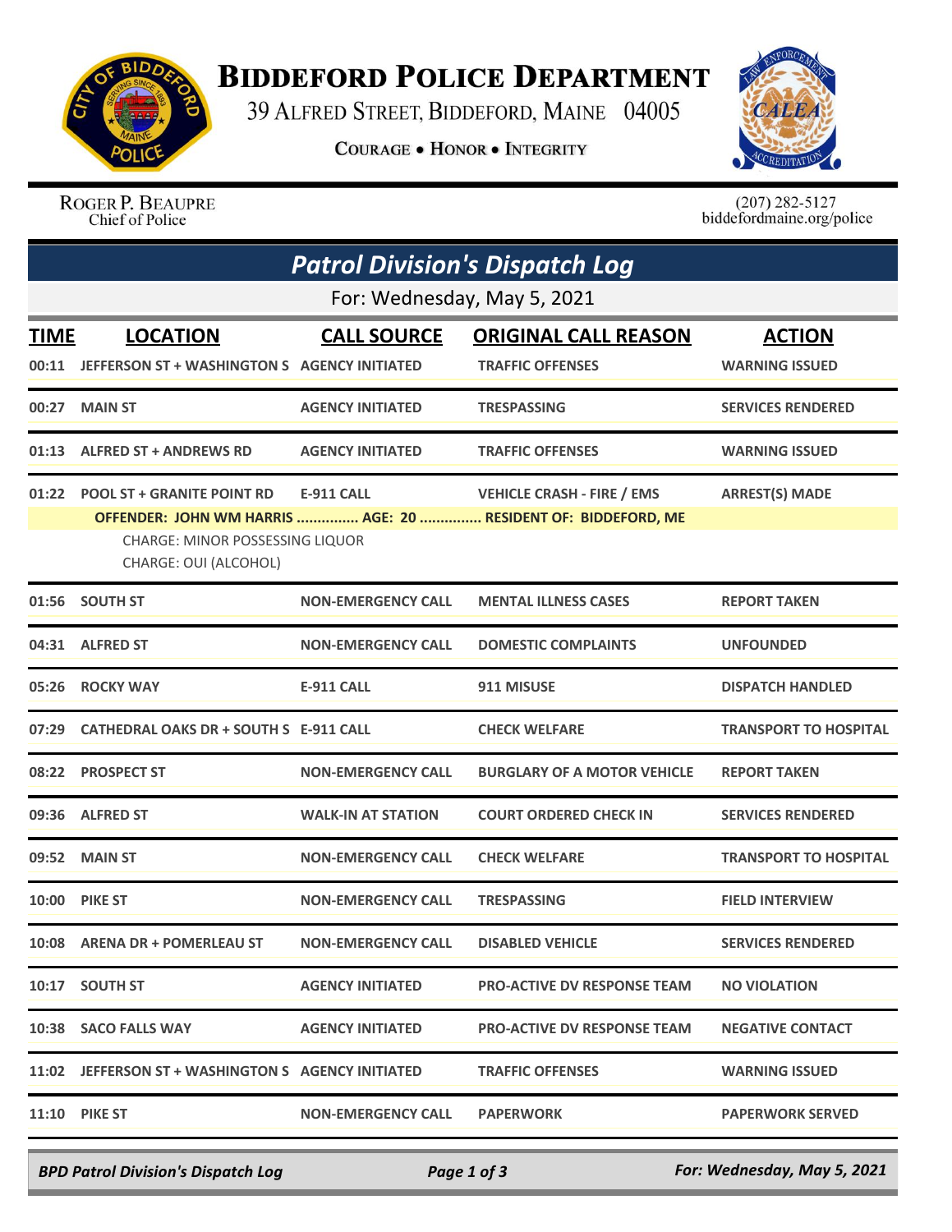| <b>TIME</b> | <b>LOCATION</b>                | <b>CALL SOURCE</b>        | <b>ORIGINAL CALL REASON</b>                            | <b>ACTION</b>                |
|-------------|--------------------------------|---------------------------|--------------------------------------------------------|------------------------------|
|             | <b>11:17 PIKE ST</b>           | <b>E-911 CALL</b>         | 911 MISUSE                                             | <b>DISPATCH HANDLED</b>      |
|             | 11:24 POOL ST                  | <b>AGENCY INITIATED</b>   | <b>PRO-ACTIVE DV RESPONSE TEAM</b>                     | <b>NEGATIVE CONTACT</b>      |
|             | <b>11:31 MAIN ST</b>           | <b>E-911 CALL</b>         | ATTEMPTED/THREATENED SUICIDE TRANSPORT TO HOSPITAL     |                              |
|             | 11:52 POOL ST + FOSS ST        | <b>NON-EMERGENCY CALL</b> | <b>PASS STOPPED SCHOOL BUS</b>                         | <b>SERVICES RENDERED</b>     |
|             | <b>12:02 MAIN ST</b>           | <b>NON-EMERGENCY CALL</b> | <b>CRIMINAL MISCHIEF</b>                               | <b>REPORT TAKEN</b>          |
|             | 12:08 WASHINGTON ST            | <b>NON-EMERGENCY CALL</b> | ATTEMPTED/THREATENED SUICIDE UNFOUNDED                 |                              |
|             | 12:26 ALFRED ST                | <b>WALK-IN AT STATION</b> | <b>PAPERWORK</b>                                       | <b>SERVICES RENDERED</b>     |
|             | 12:46 CLARK ST                 | <b>WALK-IN AT STATION</b> | <b>PROTECTION FROM ABUSE SERVICE SERVICES RENDERED</b> |                              |
|             | 13:05 MARINER WAY              | E-911 CALL                | 911 MISUSE                                             | <b>DISPATCH HANDLED</b>      |
|             | 13:07 ALFRED ST                | <b>AGENCY INITIATED</b>   | <b>CRIM THREAT / TERRORIZING</b>                       | <b>REPORT TAKEN</b>          |
|             | 13:30 MAIN ST                  | <b>AGENCY INITIATED</b>   | <b>CHECK WELFARE</b>                                   | <b>SERVICES RENDERED</b>     |
| 14:25       | <b>JEFFERSON ST</b>            | <b>E-911 CALL</b>         | 911 MISUSE                                             | <b>DISPATCH HANDLED</b>      |
| 14:27       | <b>MAIN ST</b>                 | <b>NON-EMERGENCY CALL</b> | <b>CHECK WELFARE</b>                                   | <b>NO VIOLATION</b>          |
|             | 14:32 GRAHAM ST                | <b>NON-EMERGENCY CALL</b> | <b>PARKING COMPLAINT</b>                               | <b>UNFOUNDED</b>             |
|             | 14:38 LIBBY DR                 | <b>NON-EMERGENCY CALL</b> | <b>PAPERWORK</b>                                       | <b>SERVICES RENDERED</b>     |
|             | 15:23 CHADWICK PL              | <b>NON-EMERGENCY CALL</b> | <b>PARKING COMPLAINT</b>                               | <b>SERVICES RENDERED</b>     |
|             | 16:06 POOL ST + HILLS BEACH RD | <b>AGENCY INITIATED</b>   | <b>TRAFFIC OFFENSES</b>                                | <b>WARNING ISSUED</b>        |
|             | 16:14 CLARK ST                 | <b>AGENCY INITIATED</b>   | <b>PROTECTION FROM ABUSE SERVICE PAPERWORK SERVED</b>  |                              |
|             | 16:16 SULLIVAN ST              | <b>WALK-IN AT STATION</b> | <b>CIVIL COMPLAINT</b>                                 | <b>SERVICES RENDERED</b>     |
|             | 16:30 ALFRED ST                | <b>WALK-IN AT STATION</b> | <b>COURT ORDERED CHECK IN</b>                          | <b>SERVICES RENDERED</b>     |
|             | 17:29 CONGRESS ST              | <b>E-911 CALL</b>         | <b>DEATH ATTENDED &amp; UNATTENDED</b>                 | <b>REPORT TAKEN</b>          |
|             | 17:46 SUMMER ST                | <b>NON-EMERGENCY CALL</b> | <b>DISTURBANCE / NOISE</b>                             | <b>NO VIOLATION</b>          |
|             | 17:59 MARINER WAY              | E-911 CALL                | 911 MISUSE                                             | <b>DISPATCH HANDLED</b>      |
|             | 18:45 PROCTOR RD               | <b>NON-EMERGENCY CALL</b> | <b>CODES ENFORCEMENT</b>                               | <b>REFERRED OTHER AGENCY</b> |
|             | 19:27 CHAPEL ST                | <b>WALK-IN AT STATION</b> | <b>SUSPICION</b>                                       | <b>SERVICES RENDERED</b>     |

*BPD Patrol Division's Dispatch Log Page 2 of 3 For: Wednesday, May 5, 2021*